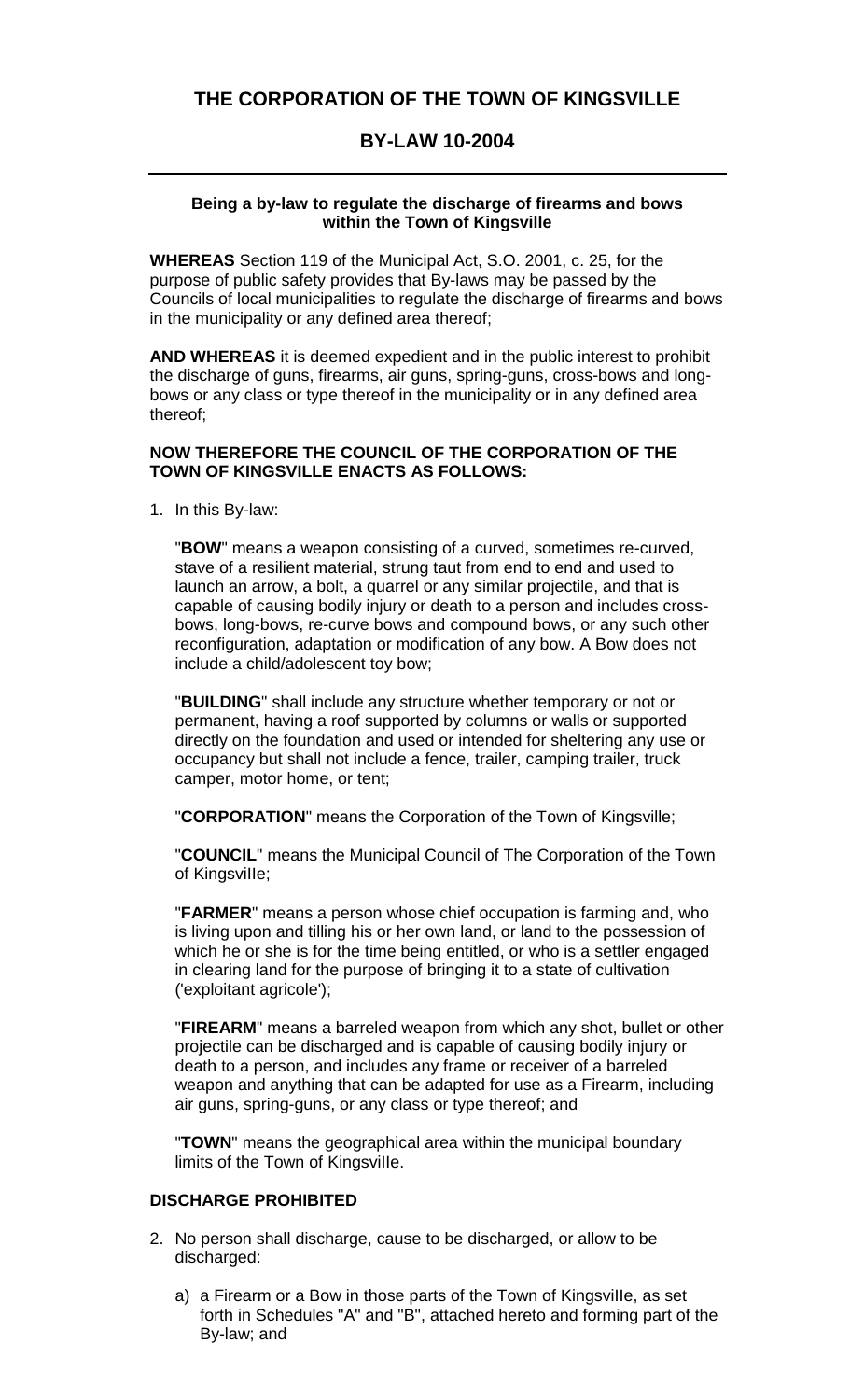- b) a gun greater than a lO-gauge or any rifle greater than 6 miIIimetres (.243) in diameter carrying a varmint style projectile of more than 75 grains in weight; and
- c) full metal jacket bullets.

## **EXEMPTIONS**

- 3.1This By-law is not intended to interfere in the exercise of the lawful rights and privileges granted or in the performance of duties imposed upon a member of a police force, pursuant to and in accordance with the *Police Services Act*, R.S.O. 1990, c.P.15, as amended and regulations thereto, or like Acts and regulations of the Province of Ontario and Government of Canada.
- 3.2This By-law further does not apply:
	- a) so as to prohibit the discharge of Firearms and/or Bows in the Town, when the discharge occurs in shooting, rifle or archery ranges which;
		- (i) are within a Building constructed so that there is no danger of any bullet or projectile discharged or fired therein, passing out of the Building; and
		- (ii) where a minimum of \$1,000,000.00 public liability insurance is carried; and
		- (iii) all necessary and proper safety precautions are taken to the satisfaction of the KingsviIIe O.P.P. or such other person or persons as are designated by Council to enforce the provisions of this By-law; and
		- (iv) is situated in a location which is in conformity with the provisions of the Town Official Plan and Zoning By-law; and
		- (v) where application in Form "I", as attached hereto and forming part of this By-law has been filed with, and has subsequently received written approval of the Council.
	- b) to any person who, upon application and approval of the said Form "I" receives permission of Council to conduct a special community event in a circumstance, or in a manner different from that of Section 3.2(a) hereof;
	- c) to a Farmer, as defined in Section 1.1 of this By-law:
		- (i) for the purpose of controIIing wildlife posing a threat to crops or livestock located on the Farmer's land with the use of rifles up to a 6 miIIimetres (.243) diameter carrying a varmint style projectile of not more than .75 grains in weight; or
		- (vi) for the purpose of hunting in season pursuant to any current and valid licence under the *Fish and Wildlife Conservation Act*, S.O. 1997, c. 41, as amended and Part II, O. Reg. 665/98 Sections 2 to 21, as amended, or any successor legislation thereto; and

This subsection is intended to include a member of the Farmer's family who resides with the Farmer, as well as a person who has received authorization by a Farmer; and

- d) to rifles larger than 6 millimetres (.243) diameter which can be used for sighting in purposes only.
- 3.3The decision of the Council is final and binding with respect to any application under this By-law.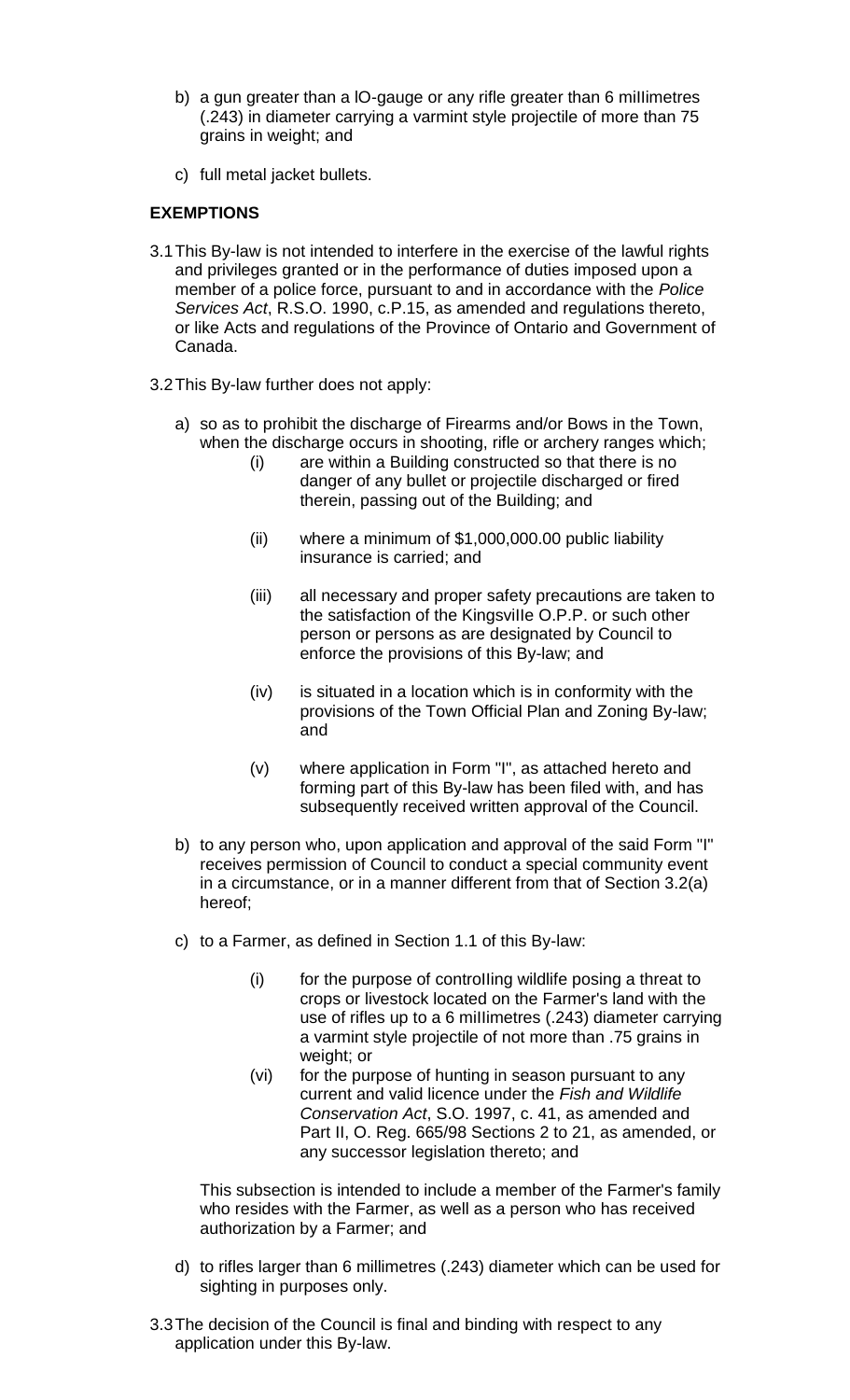### **ENFORCEMENT**

4.1The Kingsville O.P.P., or other person or persons designated by Council, shall enforce the provisions of this By-law.

## **PENALTIES**

- 5.1Every person who contravenes any provision of this By-law is guilty of an offence and shall, upon conviction thereof, be liable to a fine or not more than \$5,000.00, recoverable under the *Provincial Offences Act*, R.S.O., 1990 c.P.33, as amended.
- 5.2The court in which the conviction has been entered, and any court of competent jurisdiction thereafter, may make an order prohibiting the continuation or repetition of the offence by the person convicted, and such order shall be in addition to any other penalty imposed on the person convicted.

# **REPEAL**

6.1Any By-law or parts of any By-law of the former Corporation of the Town of Kingsville, the former Corporation of the Township of Gosfield South and the former Township of Gosfield North, inconsistent with this By-law are hereby repealed.

## **ENACTMENT**

7.1This By-law shall come into force and take effect on the day of the final passing thereof.

### **READ A FIRST AND SECOND TIME THIS 26th DAY OF APRIL, 2004.**

**READ A THIRD AND FINAL TIME AND PASSED THIS 26th DAY OF APRIL, 2004.**

**MAYOR, Nelson Santos**

**CLERK, Linda Burling**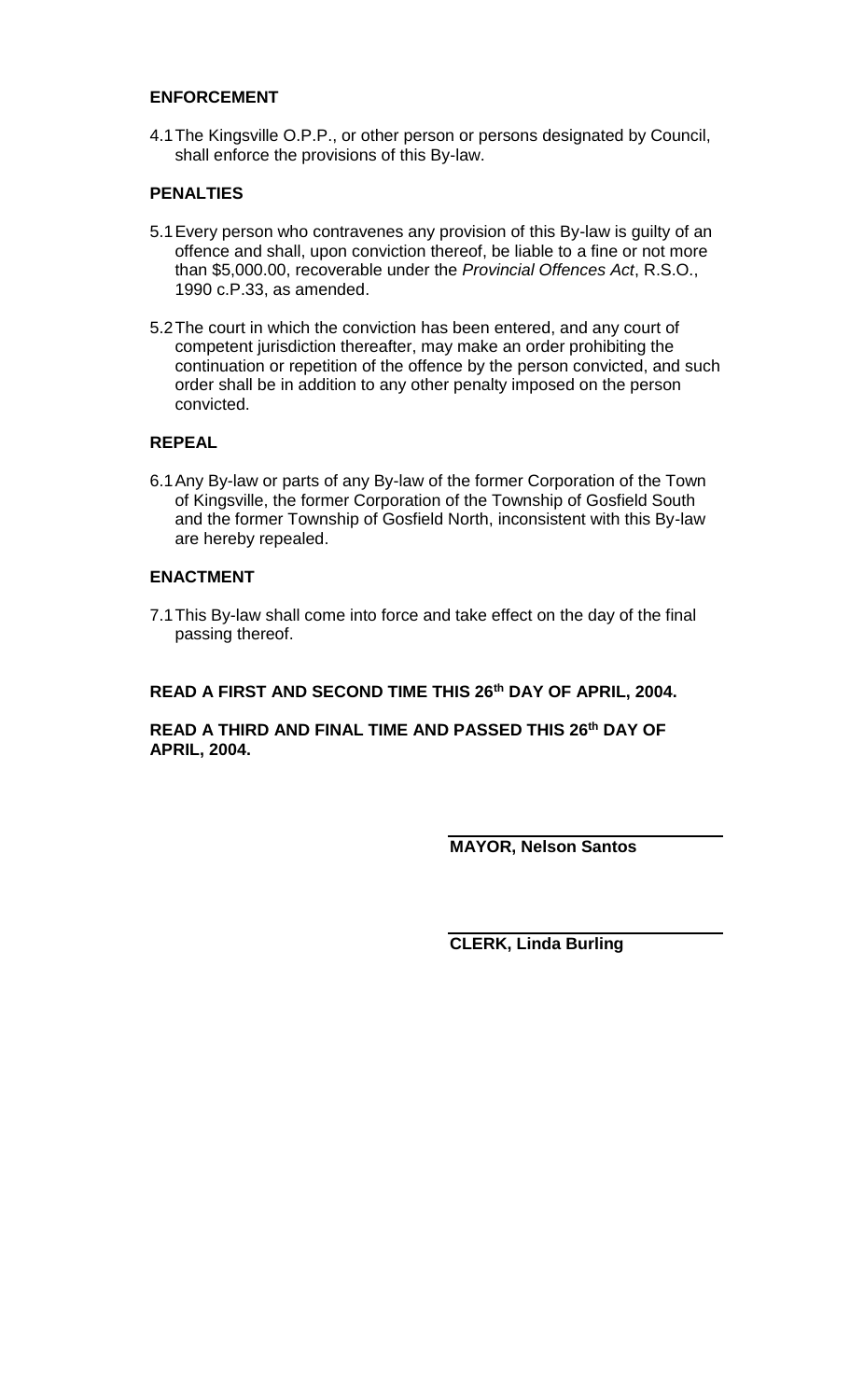Town of Kingsville General Prohibitions

- 1. Any and all Municipally owned properties, which shall include roads, road allowances, libraries, arenas, water plants, parks, marinas and sewage lagoons (Refer to Schedule B).
- 2. Any and all Registered Plans of Subdivision in the Town of Kingsville.
- 3. All property south of Seacliff Drive, (County Rd 20), and east of the Chrysler Canada Greenway to the Albuna Townline, (County Rd 31), and all properties south of County Rd 20 west to the Wigle Creek. (Refer to Schedule B).
- 4. Any and all lands zoned for industrial, commercial, residential and institutional uses, and Parks and open spaces, pursuant to the Town's Zoning By-law, as amended. (Refer to Schedule B).
- 5. Lands shown hatched on Schedule 'B', being designated as Federal Crown Game Preserve by the Federal Government of Canada.
- 6. Lands within 152 metres of any building and/or residential unit used, or intended for use, by a person; or
- 7. On land or premises of which such person is not the owner or lawful tenant thereof without the authorization of the owner or lawful tenant of such land or premises.